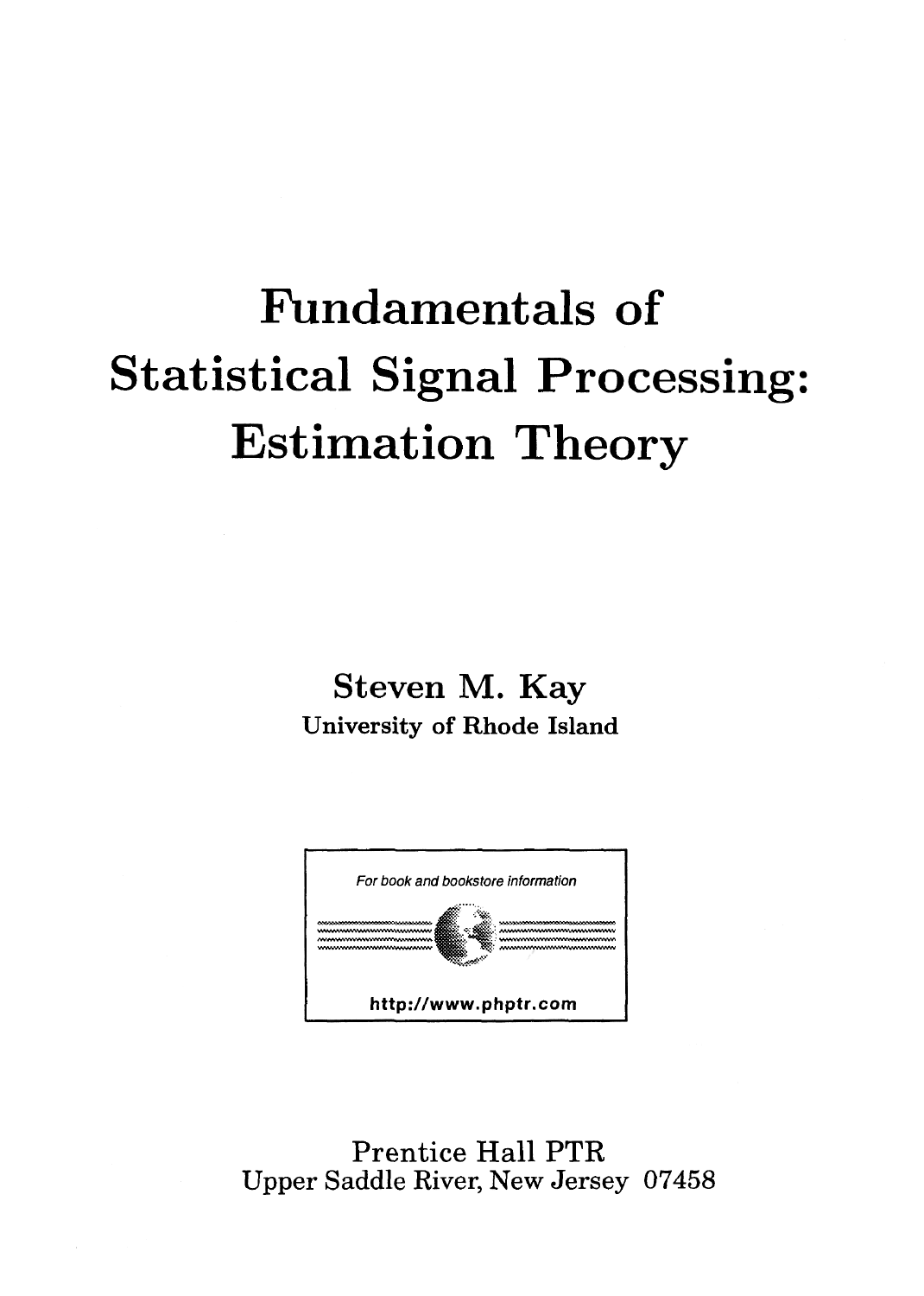## **Contents**

|          | <b>Preface</b>               |                                                      | хi                                             |
|----------|------------------------------|------------------------------------------------------|------------------------------------------------|
| 1        | 1.1<br>1.2<br>$1.3\,$<br>1.4 | Introduction                                         | 1<br>$\mathbf{1}$<br>$\overline{7}$<br>9<br>12 |
| $\bf{2}$ |                              | Minimum Variance Unbiased Estimation                 | 15                                             |
|          | 2.1                          |                                                      | 15                                             |
|          | 2.2                          |                                                      | 15                                             |
|          | 2.3                          |                                                      | 16                                             |
|          | 2.4                          |                                                      | 19                                             |
|          | 2.5                          | Existence of the Minimum Variance Unbiased Estimator | 20                                             |
|          | 2.6                          | Finding the Minimum Variance Unbiased Estimator      | 21                                             |
|          | 2.7                          |                                                      | 22                                             |
| 3        |                              | Cramer-Rao Lower Bound                               | 27                                             |
|          | $3.1\,$                      |                                                      | 27                                             |
|          | 3.2                          |                                                      | 27                                             |
|          | 3.3                          |                                                      | 28                                             |
|          | 3.4                          |                                                      | 30                                             |
|          | 3.5                          | General CRLB for Signals in White Gaussian Noise     | 35                                             |
|          | 3.6                          |                                                      | 37                                             |
|          | 3.7                          |                                                      | 39                                             |
|          | 3.8                          | Vector Parameter CRLB for Transformations            | 45                                             |
|          | 3.9                          |                                                      | 47                                             |
|          | 3.10                         | Asymptotic CRLB for WSS Gaussian Random Processes    | 50                                             |
|          | 3.11                         |                                                      | 53                                             |
|          | 3A                           |                                                      | 67                                             |
|          | 3B                           |                                                      | 70                                             |
|          | 3С                           |                                                      | 73                                             |
|          | 3D                           |                                                      | 77                                             |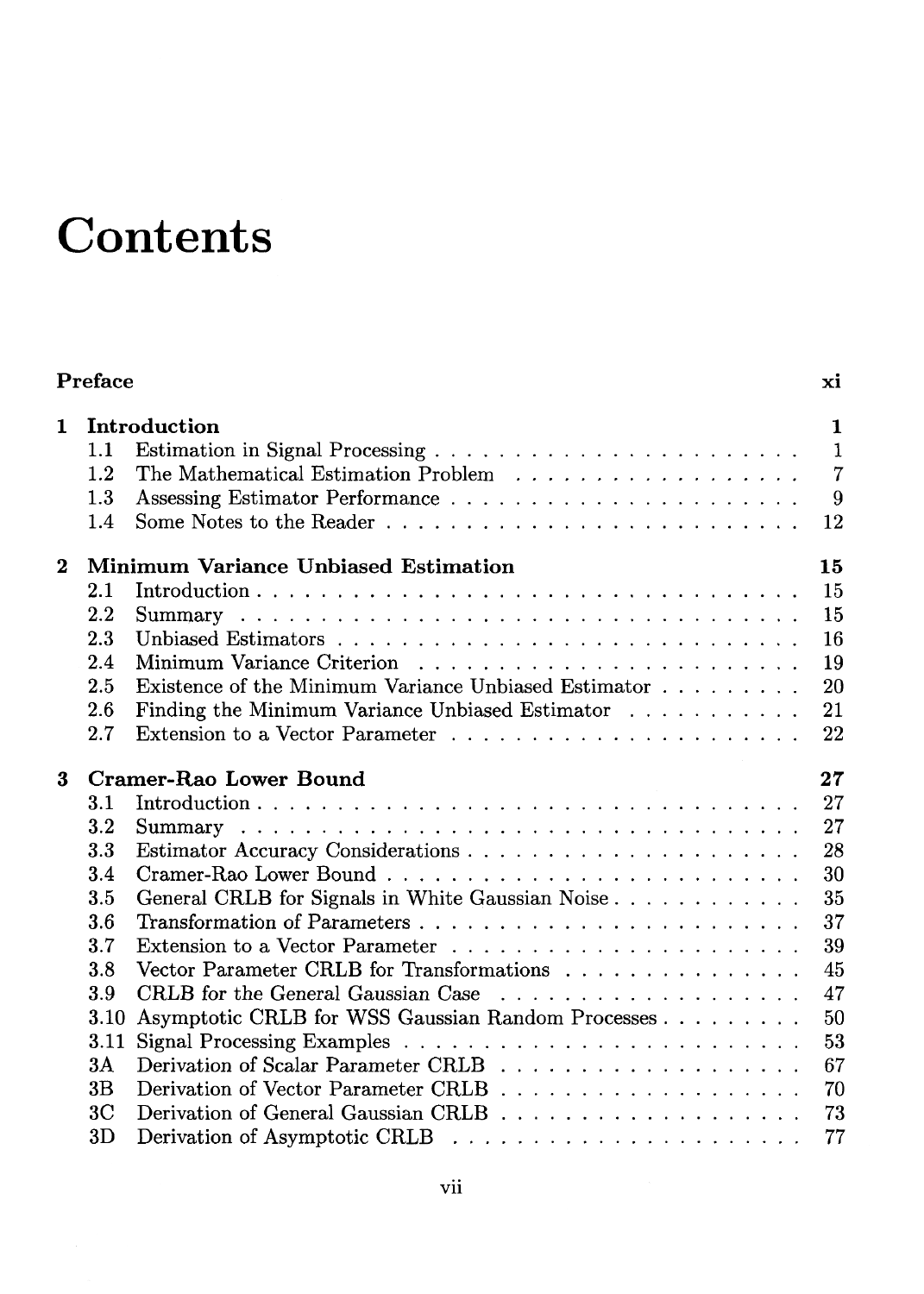| --------<br>vııı | <b>CONTENTS</b> |
|------------------|-----------------|
|                  |                 |

| 4 | <b>Linear Models</b><br>4.1<br>4.2<br>4.3<br>4.4<br>4.5                                                    | 83<br>83<br>83<br>83<br>86<br>94 |
|---|------------------------------------------------------------------------------------------------------------|----------------------------------|
| 5 | <b>General Minimum Variance Unbiased Estimation</b>                                                        | 101                              |
|   | 5.1                                                                                                        |                                  |
|   | 5.2                                                                                                        | -101                             |
|   | 5.3                                                                                                        | - 102                            |
|   | $5.4\,$                                                                                                    | - 104                            |
|   | Using Sufficiency to Find the MVU Estimator<br>5.5                                                         | -107                             |
|   | 5.6                                                                                                        | 116                              |
|   | Proof of Neyman-Fisher Factorization Theorem (Scalar Parameter)<br>5A                                      | 127                              |
|   | Proof of Rao-Blackwell-Lehmann-Scheffe Theorem (Scalar Parameter).<br>5B                                   | 130                              |
| 6 | <b>Best Linear Unbiased Estimators</b>                                                                     | 133                              |
|   | 6.1                                                                                                        |                                  |
|   | 6.2                                                                                                        |                                  |
|   | 6.3                                                                                                        |                                  |
|   | Finding the BLUE $\ldots \ldots \ldots \ldots \ldots \ldots \ldots \ldots \ldots \ldots \ldots 136$<br>6.4 |                                  |
|   | 6.5                                                                                                        |                                  |
|   | 6.6                                                                                                        |                                  |
|   | 6A                                                                                                         |                                  |
|   | 6B                                                                                                         |                                  |
| 7 | <b>Maximum Likelihood Estimation</b>                                                                       | 157                              |
|   | 7.1                                                                                                        |                                  |
|   | 7.2                                                                                                        |                                  |
|   | 7.3                                                                                                        |                                  |
|   | 7.4                                                                                                        |                                  |
|   | 7.5<br>MLE for Transformed Parameters $\ldots \ldots \ldots \ldots \ldots \ldots \ldots \ldots 173$<br>7.6 |                                  |
|   | 7.7                                                                                                        |                                  |
|   | 7.8                                                                                                        |                                  |
|   | 7.9                                                                                                        |                                  |
|   |                                                                                                            |                                  |
|   | 7A                                                                                                         | 205                              |
|   | Asymptotic PDF of MLE for a Scalar Parameter<br>7B                                                         | 211                              |
|   | Derivation of Conditional Log-Likelihood for EM Algorithm Example.<br>7C                                   | 214                              |
| 8 | <b>Least Squares</b>                                                                                       | 219                              |
|   | 8.1                                                                                                        |                                  |
|   | 8.2                                                                                                        |                                  |
|   |                                                                                                            |                                  |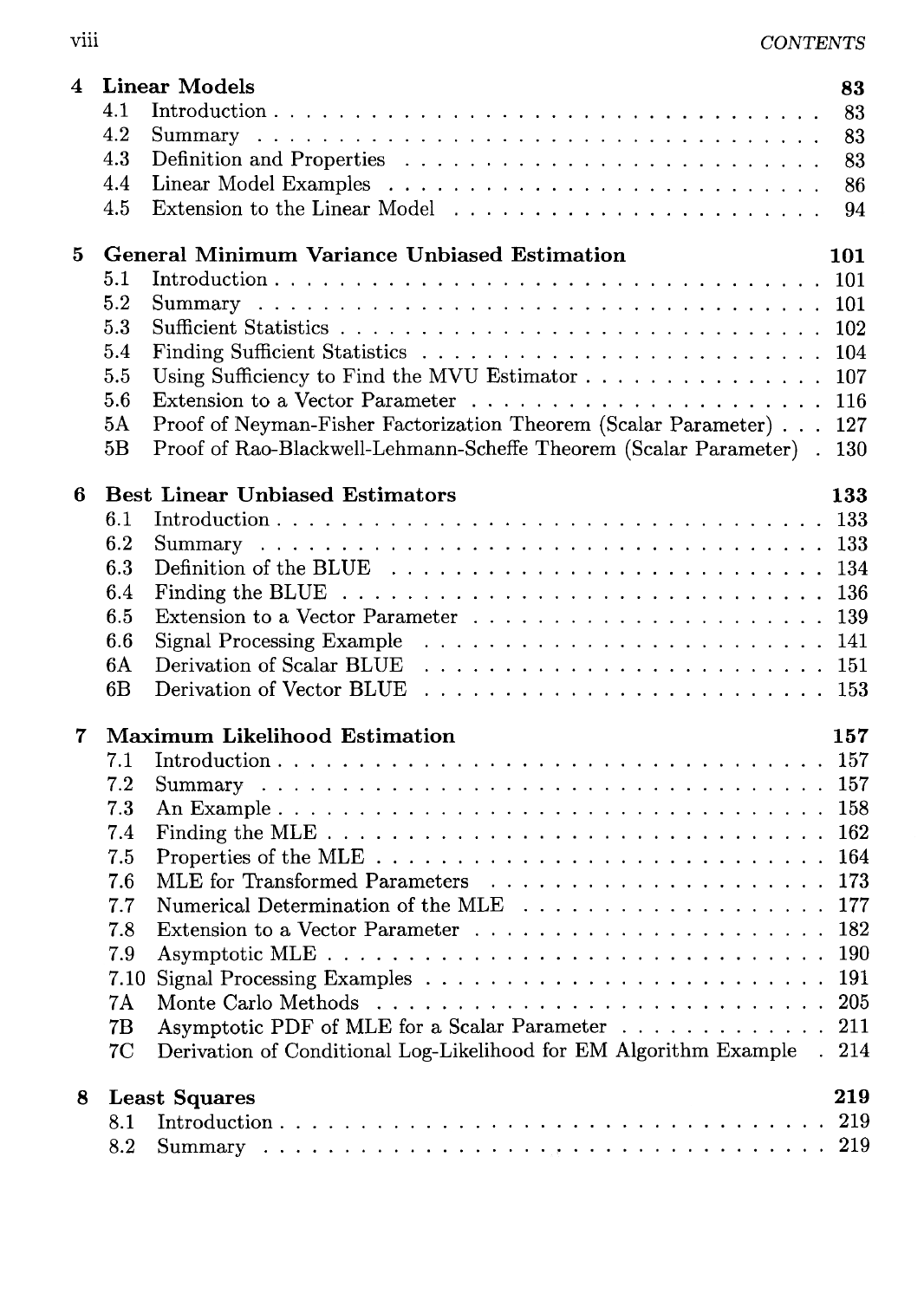|   | 8.3            | The Least Squares Approach $\ldots \ldots \ldots \ldots \ldots \ldots \ldots \ldots 220$ |     |
|---|----------------|------------------------------------------------------------------------------------------|-----|
|   | 8.4            |                                                                                          |     |
|   | 8.5            |                                                                                          |     |
|   | 8.6            |                                                                                          |     |
|   | 8.7            |                                                                                          |     |
|   | 8.8            |                                                                                          |     |
|   | 8.9            |                                                                                          |     |
|   | 8.10           |                                                                                          |     |
|   | 8A             | Derivation of Order-Recursive Least Squares 282                                          |     |
|   | 8B             | Derivation of Recursive Projection Matrix 285                                            |     |
|   | 8 <sub>C</sub> | Derivation of Sequential Least Squares 286                                               |     |
|   |                |                                                                                          |     |
| 9 |                | <b>Method of Moments</b>                                                                 | 289 |
|   | 9.1            |                                                                                          |     |
|   | 9.2            |                                                                                          |     |
|   | 9.3            |                                                                                          |     |
|   | 9.4            |                                                                                          |     |
|   | 9.5            |                                                                                          |     |
|   | 9.6            |                                                                                          |     |
|   |                | 10 The Bayesian Philosophy                                                               | 309 |
|   |                |                                                                                          |     |
|   |                |                                                                                          |     |
|   |                |                                                                                          |     |
|   |                |                                                                                          |     |
|   |                |                                                                                          |     |
|   |                |                                                                                          |     |
|   |                |                                                                                          |     |
|   |                | 10.8 Bayesian Estimation for Deterministic Parameters 330                                |     |
|   |                | 10A Derivation of Conditional Gaussian PDF 337                                           |     |
|   |                |                                                                                          |     |
|   |                | 11 General Bayesian Estimators                                                           | 341 |
|   |                |                                                                                          |     |
|   |                |                                                                                          |     |
|   |                |                                                                                          |     |
|   |                | 11.4 Minimum Mean Square Error Estimators 344                                            |     |
|   |                |                                                                                          |     |
|   |                |                                                                                          |     |
|   |                |                                                                                          | 365 |
|   |                | 11A Conversion of Continuous-Time System to Discrete-Time System                         | 375 |
|   |                | <b>12 Linear Bayesian Estimators</b>                                                     | 379 |
|   |                |                                                                                          | 379 |
|   |                |                                                                                          | 379 |
|   |                |                                                                                          | 380 |
|   |                |                                                                                          |     |